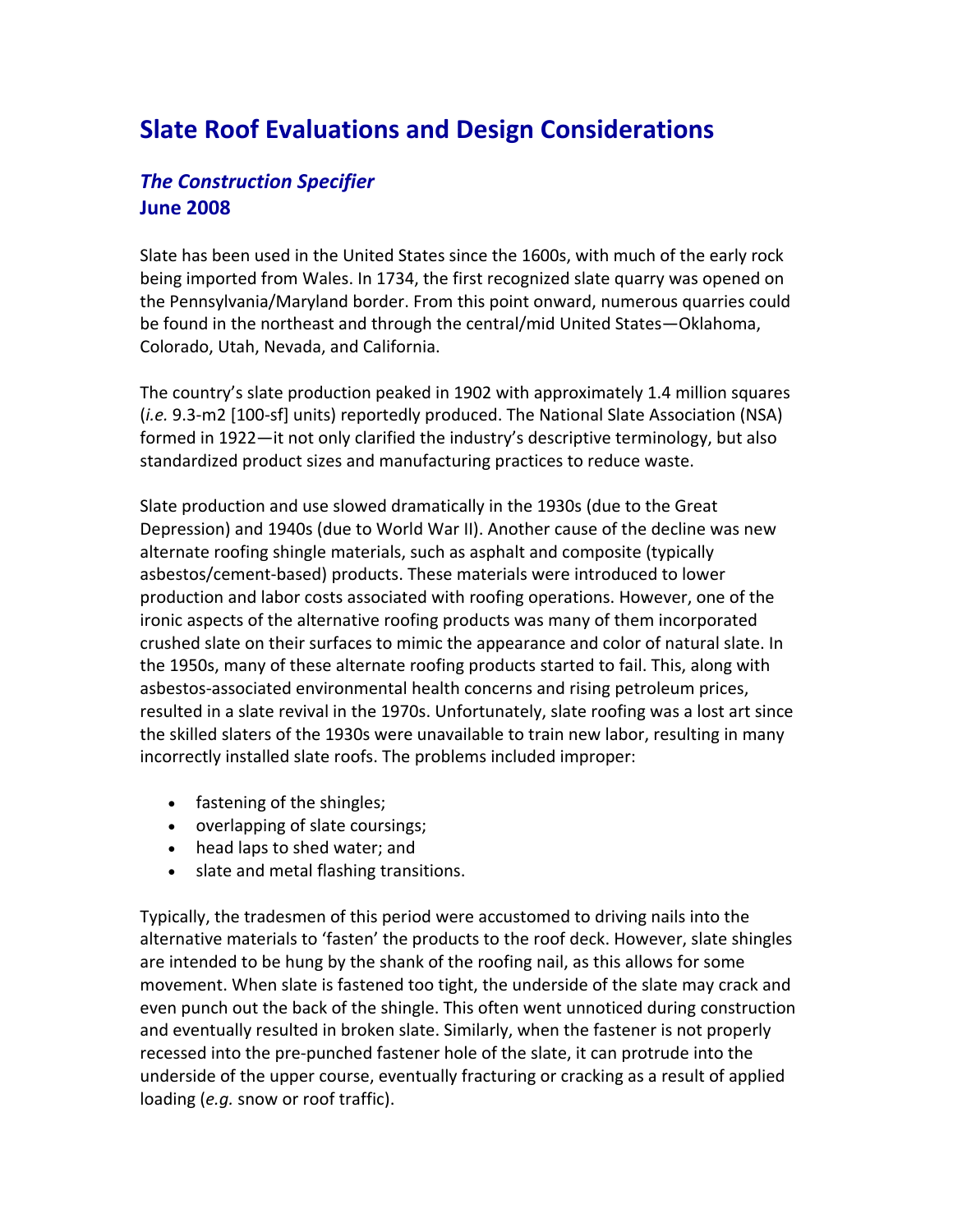Improper overlapping and head laps of the shingles also posed a problem—these conditions allowed water infiltration into the nail holes or openings between the shingle coursing, potentially deteriorating the roof decking and enabling moisture infiltration to the interior.

## **Evaluation phase of in‐place roof systems**

This author evaluates many slate roof projects on historically significant structures. For such projects, it is important to review available plans and the history of the building prior to initiating work. Determining whether the building is a local or nationally registered structure is critical to the design and construction efforts as this affects the overall recommendations if replacement is required. (It is possible to determine the building's historic value by asking the client, researching photos/plaques within the building, or visiting various websites listing local and nationally registered buildings.)

#### **Interior leak survey**

Performing an interior leak survey is important in determining potential defects in the existing roof. It can pinpoint detailing issues that could pose a problem during the design and construction phases and can expose areas where repeated moisture intrusion may have resulted in deteriorated structural components. In addition to locating active leaks, staining on the roof deck's underside should be noted. This can indicate absence of dampproofing under the slate and the possibility the shingles have absorbed moisture that has wicked into the deck components. Evidence of moisture intrusion typically includes:

- staining under the roof deck or on the floor;
- efflorescent staining on the underside of a concrete deck;
- rust staining of structural steel purlins used to support lightweight concrete or angle iron decking;
- staining on sheathing boards; and
- deteriorated roof rafters.

Proper determination of these potential costly repairs can alleviate surprises and embarrassment during the construction phase.

#### **History of renovations**

An important phase of any slate roof evaluation is to research and confirm the building's history. This is accomplished by determining the existing building configurations, construction, and design intent. Aesthetics of historically significant structures are typically very important and require replacement with similar detailing and historic fabric. When possible, the original slate configuration (*i.e.* standard, textured, or graduated) should be documented to allow for proper replacement materials.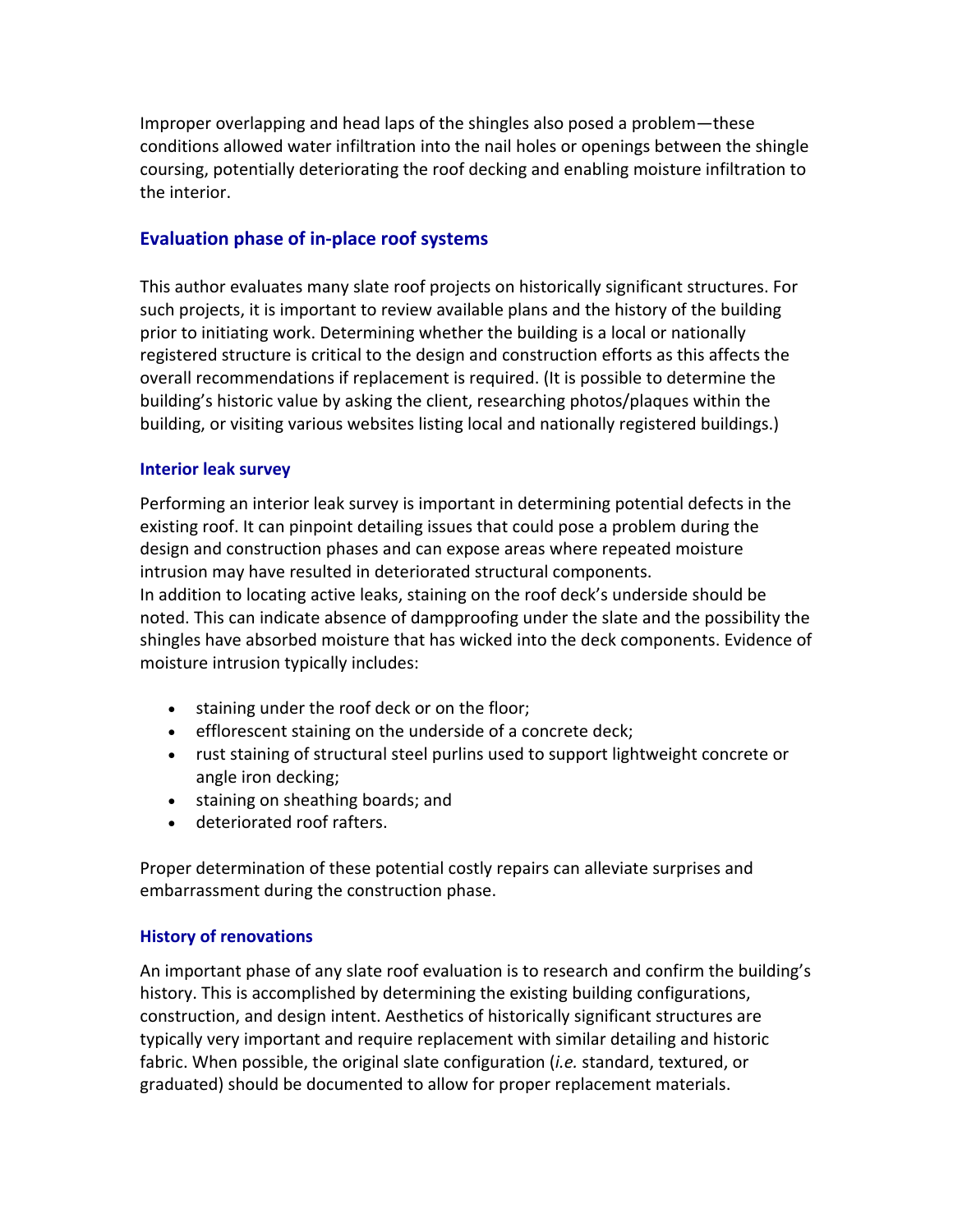## **Sampling**

With slate roofs, varying colors and thicknesses are often observed. When the evaluation/design is progressing, it is therefore important to obtain a minimum of three full shingles (the designer and the owner should agree these best represent the building's original slate color). They should be divided amongst the designer, the owner, and product supplier so a future match can be specified and quarried for installation at the site.

Where faded or multi‐color slates are present, all parties should agree on the intended color scheme when selecting the color sample from the existing roof. Other samples required from the roof include:

- fasteners;
- sheet metal types and thicknesses (both sheet metal and slate configurations to match the original configurations); and
- any hazardous materials that may be encountered.

# **Defects typically encountered**

As with any roof evaluation, it is important to document the type and quantity of defects as they assist in determining the potential problems and required renovations. Typical defects indicating past, present, or future moisture intrusion into a building include:

- cracked slate (either vertically or horizontally);
- broken corners exceeding a 25 x 25-mm (1 x 1-in.) square dimension;
- sheet metal repair materials under the slate shingles;
- insufficient slate overlaps;
- holes (results of iron deposits or incorrectly installed shingle units);
- delamination of slate (typically a result of mineral impurities reacting with water and forming gypsum within the cleavage planes)
- backed out or protruding fasteners; and
- sealant repairs over defective slate.

## **Questions to ask**

By ascertaining answers to a few select questions, a design/construction team can be better prepared for a repair/restoration project.

#### **Were previous repairs performed on the original roof?**

This is often the case when:

- some of the slate is colored, textured, or sized differently than the original slate shingles;
- sealant or slater's cement has been applied; and
- bib or hook metal has been installed to secure slate.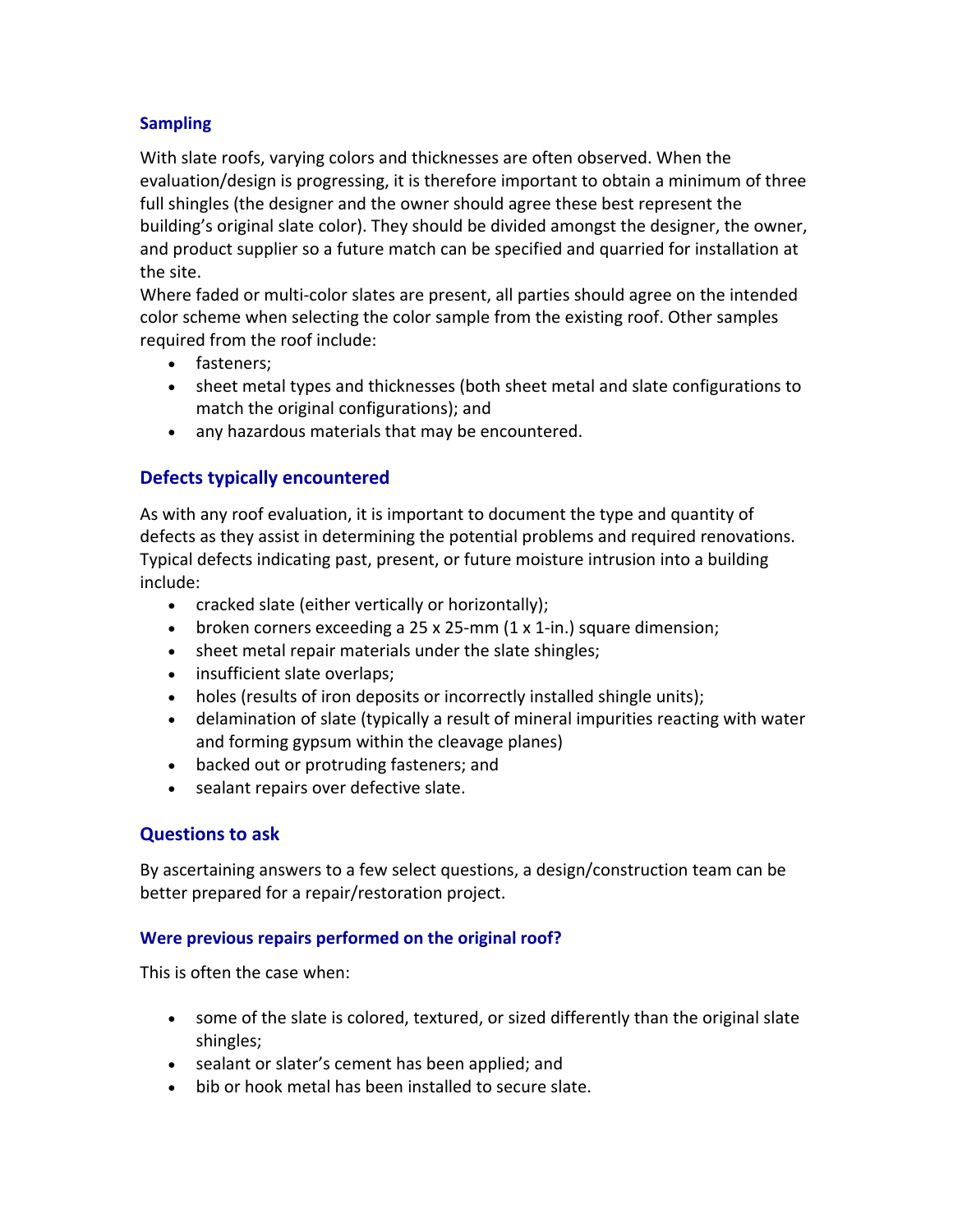However, an evaluator should use care when documenting sheet metal under slate shingles to confirm they were not part of the original installation contractor's roof bracket system, which is not considered a defect condition.

#### **Does more than 20 percent of the slate roof need to be repaired?**

If so, preservation briefs and guidelines strongly recommend the entire roof system be replaced.4 This is based on the fact a roofing contractor will likely cross the majority of the roof system to replace individual shingles. With workers walking across the roof, there is a strong possibility additional cracked shingles will occur without being observed or replaced.

Further, if the building is experiencing defects and most of the slate is from the same installation period, the roof system likely has reached its useful service life. Removing a large section of the slate could result in improper tie‐ins to render the area watertight.

## **What could potentially affect the roof system installation that should be budgeted for?**

Gutters, masonry walls and chimneys, dormer windows, finial caps and spires, and wood trim components should all be considered when trying to determine what could affect the finished product of the roof system. Whenever possible (typically budget‐driven), the amount of future foot traffic and scaffolding required on the new roof system should be limited.

## **Testing requirements of slate replacements**

Slate comes in three types of grades:

- S1 (service life of more than 75 years);
- S2 (service life between 40 and 75 years); and
- S3 (service life of 20 to 40 years).

This grading is based on ASTM International C 406, *Standard Specification for Roofing Slate,* which classifies the service life based on the Modulus of Rupture, the absorption rate, and the depth of softening for the slate components. Only S1-graded slate is recommended for roofing applications. ASTM C 406 testing should be performed and submitted to the designer within a four‐year period of quarrying to confirm the slate being processed meets the required grading for roofing projects.

The industry does not typically recognize the need for ASTM testing on slate shingles more than 30 years old, as variations in the material can be present. Additionally, if the slate is sampled from an existing covering, the shingles could have been taken from a repair area and would not be a true indication of the original shingle composition.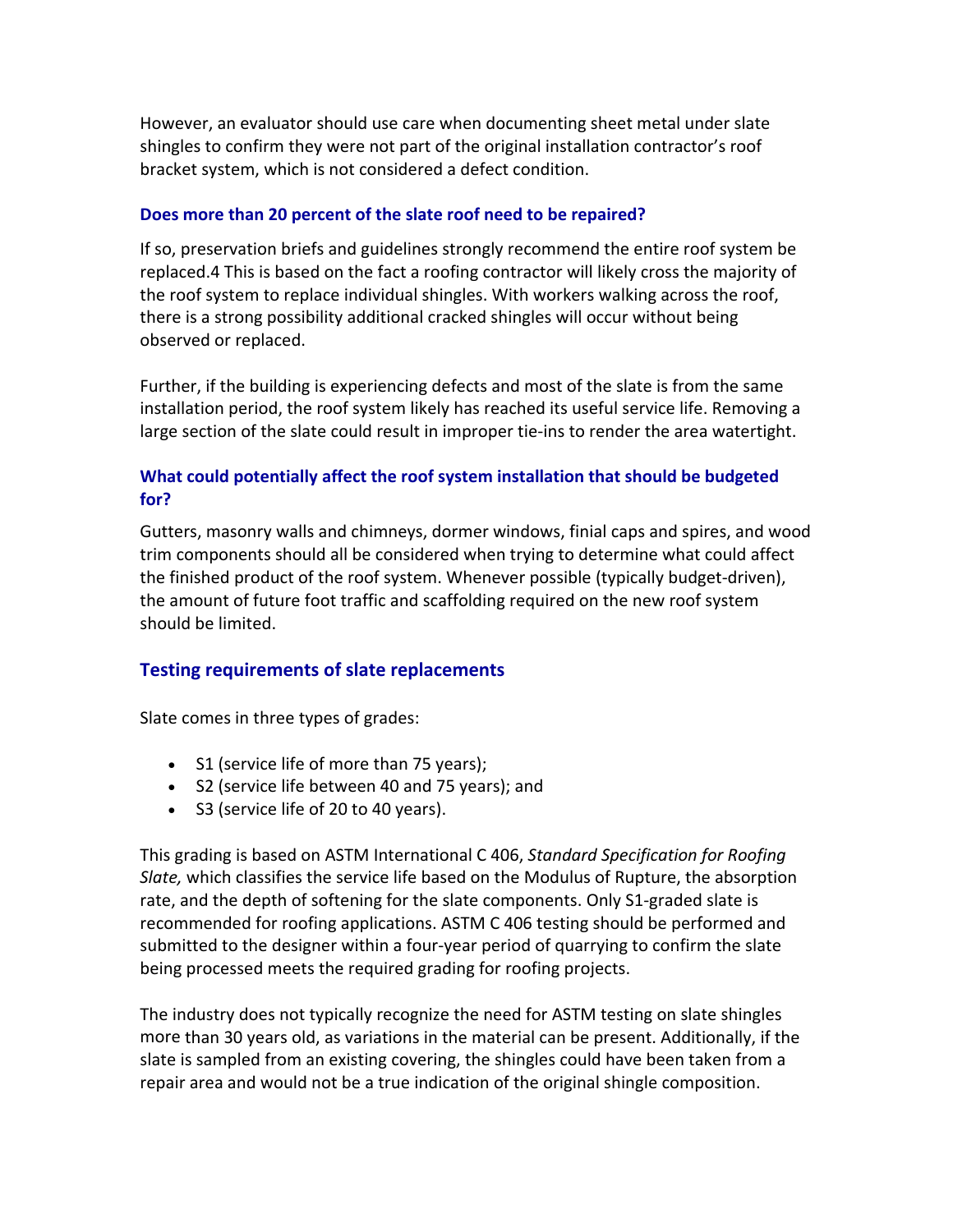#### **Design considerations**

During the evaluation and schematic design phases, potential construction issues should be presented to clients for their consideration, particularly modifications to historic details to make watertight connections. Installing new components can modify the aesthetics of the building's profile (*e.g.* roof to wall or eave locations).

Structural issues, such as deteriorated decking or framing, should be communicated to the client since replacement may be necessary to reach the replacement slate system's desired service life. Metal flashing configurations and thickness is important to achieve the anticipated extended service life of slate replacement systems.

It is also very important to notify clients of potential lead times associated with obtaining slate. The material is not typically stockpiled and may require quarrying to generate sufficient quantities for a specific project. This lead-time is particularly critical when bidding a project for a specific construction duration (*e.g.* over the summer holidays for a K‐12 school), as a delay in the project award could result in the slate not being delivered in time to complete the work.

It is important to ensure the existing building configuration is matched as closely as possible, but long‐term detailing should be provided to reduce the potential of moisture intrusion. During the design, reviewing the structural capacity of the structure for slate loading to confirm the building can handle the load requirements is important. It should not be assumed the structure is sufficient based solely on the fact the previous covering was slate.

Potential cost implications can be discussed with the client for slate configurations (*e.g.* standard versus random width) because a random‐sized slate shingle will cost more in labor than the standard configuration. The sizing of gutters and downspouts are very important to comply with building codes for storm drainage. Snow guard types and placements are critical to address snow slide to other roof areas and site features, such as walkways, parking areas, and access locations.

## **Cautioning the client**

Since slate is a natural product, variations in the colors selected should be anticipated. Clients should also be made aware of the potential of 'shedding' or falling slate from the roof following the replacement. It is not uncommon for approximately two percent of the slate shingles to shed during this period. This phenomenon typically occurs on completion of the project and up to a two‐year period. It is due to cracked slate that may not have been noticed prior to the contractor's demobilization and/or slate that has become loose over time because of vibrations (*e.g.* swinging doors, mechanical equipment, wind loads.). These slate shingles will need to be replaced.